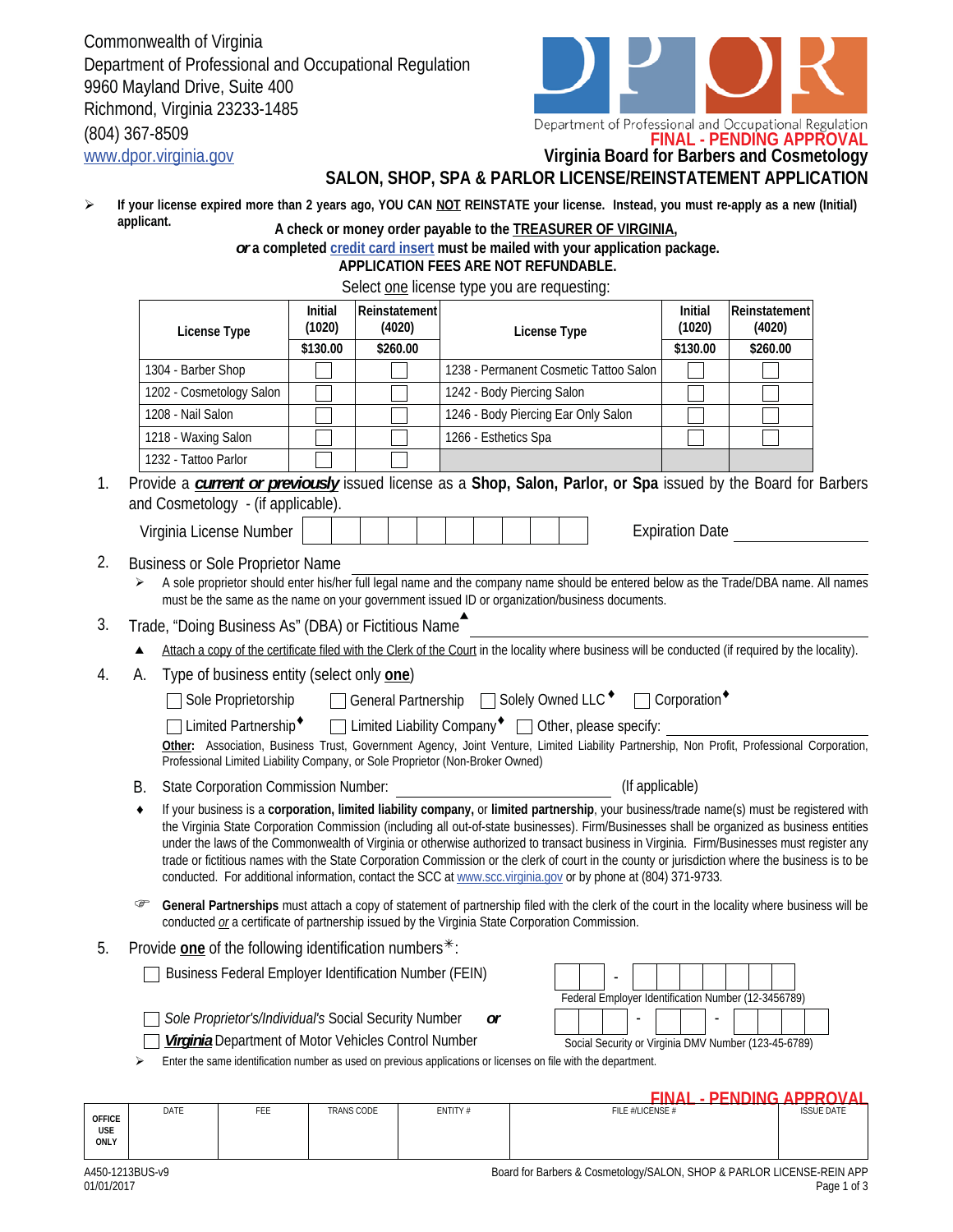## **FINAL - PENDING APPROVAL**

 State law requires every applicant*, who is not a sole proprietor or solely owned LLC,* to provide a federal employer identification number. *Sole proprietor or solely owned LLC* who do not have a FEIN must provide a social security number or *a control number issued by the Virginia Department of Motor Vehicles.*

| 6. | Mailing Address (PO Box accepted)<br>The mailing address will be  |                   |      |  |                     |                                                                               |          |  |
|----|-------------------------------------------------------------------|-------------------|------|--|---------------------|-------------------------------------------------------------------------------|----------|--|
|    | printed on the license.                                           |                   | City |  |                     | State                                                                         | Zip Code |  |
| 7. | Street Address (PO Box not accepted)<br>PHYSICAL ADDRESS REQUIRED |                   |      |  |                     | Check here if Street Address is the same as the Mailing Address listed above. |          |  |
|    |                                                                   |                   | City |  |                     | State                                                                         | Zip Code |  |
| 8. | Contact Numbers                                                   | Primary Telephone |      |  | Alternate Telephone |                                                                               | Fax      |  |
| 9. | Email Address                                                     |                   |      |  |                     |                                                                               |          |  |

Email address is considered a public record and will be disclosed upon request from a third party.

10. List all member of **Responsible Management** (sole proprietor, partners of a general partnership, managing partner of a limited partnership, officers/directors of an association, managers/members of a limited liability company, or officers of the business/organization).

| Individual's Full Legal Name | Title | Address | Social Security No. or<br>VA DMV Control No.* | Date of<br>Birth |
|------------------------------|-------|---------|-----------------------------------------------|------------------|
|                              |       |         |                                               |                  |
|                              |       |         |                                               |                  |
|                              |       |         |                                               |                  |
|                              |       |         |                                               |                  |

State law requires every applicant for a license, certificate, registration or other authorization to engage in a business, trade, profession or occupation issued by the Commonwealth to provide a social security number or a control number issued by the Virginia Department of Motor Vehicles.

- 11. Has this **Business/Organization** or any member of **Responsible Management** ever been subject to a **disciplinary**  action taken by any (including Virginia) local, state or national regulatory body? This includes but is not limited to any monetary penalties, fines, suspensions, revocations, surrender of a license in connection with a disciplinary action or voluntary termination of a license.
	- No  $\Box$
	- Yes **If yes, complete the Disciplinary Action Reporting Form.**
- 12. Has this **Business/Organization** or any member of **Responsible Management** ever been refused or **denied** a business, professional or occupational license, certification, or registration as a practitioner or instructor in the fields of barbering, cosmetology, waxing, nail care, esthetics, body-piercing, or tattooing by any (including Virginia) local, state or national regulatory body?
	- No  $\Box$
	- Yes  $\Box$  If yes, complete the Denial of Licensure Reporting Form.
- A. Has this **Business/Organization** or any member of **Responsible Management** ever been convicted or found guilty, regardless of the manner of adjudication, in any jurisdiction of the United States of any **felony** within the last 20 years? *Any plea of nolo contendere shall be considered a conviction.* 13.
	- No  $\Box$
	- Yes  $\Box$ If yes, complete the Criminal Conviction Reporting Form.
	- B. Has this **Business/Organization** or any member of **Responsible Management** been convicted or found guilty, regardless of the manner of adjudication, in any jurisdiction of the United States of any **misdemeanor** within the last two (2) years? *Any plea of nolo contendere shall be considered a conviction.*

No

Yes  $\Box$ If yes, complete the Criminal Conviction Reporting Form.